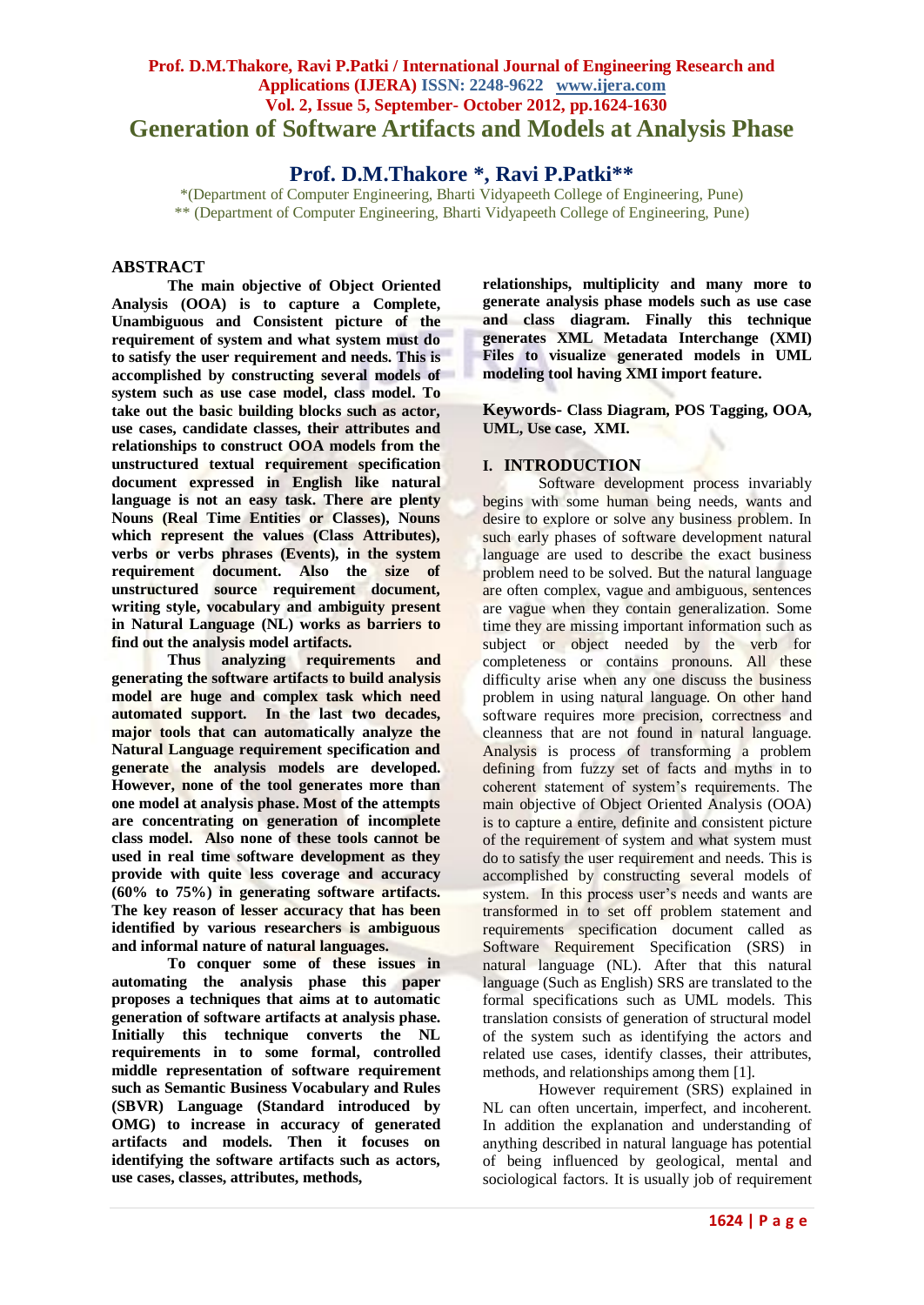business analyst to detect and fix potential ambiguities, inconsistencies and incompleteness in such natural language SRS. But due to business analyst can overlook defects in SRS document in Natural language which can lead to multiple interpretations and difficulties in recovering implicit requirements if analysts do not have enough domain knowledge. Also fault occurred in this stage of software development process can be quite expensive to fix on in later stages of development. Thus evaluating requirements and generating the software artifacts to build analysis model are massive and difficult task which need some automated support.

In automated software development process the software requirements described in natural language are transformed in to some formal specification means that the business models or computation independent models are transformed in to some platform independent module which are very near to the any of the platform specific models or development environment. In last few years there are so many attempts has been made to transform the natural language business models in to platform independent models. It includes CM Builder, LIDA, GOOAL, LOLITA (NL-OOPS), NL-OOML, Event Extractor, Li, SUGER, and many more. But these tools are not used in real time software development process due there lesser accuracy and coverage in generating the formal models of system. Such tools produce 65 to 70 percentages of accuracy and coverage. The main reason behind failure of these tools is ambiguous and casual nature of natural languages. Also business model described in natural language are very complex to computational process due to inherent semantic inconsistencies in a natural language. Also majority natural language words have multiple senses and single senses can be replicated by multiple words. A better solution to this problem is to convert the natural language business model in to some formal representation which is very simple for computation or machine process and also easy to understand by human being as natural language. Semantic Business Vocabulary and rule (SBVR) specification is the standard developed by Object Management Group fulfills this need. This specification defines the vocabulary and rules for documenting the semantics of business vocabularies, business information, and business rules. This specification is applicable to the domain of business vocabularies and business rules of all kinds of business activities of all kinds of organizations.

Thus to analyze, extract and transform the hidden facts in natural language to some formal model has so many challenges and obstacles. To overcome some of these obstacles in software analysis there should be some mean or a technique which aims at to generate software artifacts to build the formal models such as UML diagrams. Initially

such technique should convert the NL business requirements in to some formal intermediate representation to increase in accuracy of generated artifacts and models. Then it focuses on identifying the various software artifacts to generate analysis phase models. Finally this technique provide output in the format understood by model visualizing tool

This paper proposes such approach to analyze, extract, transform and generate software artifacts from natural language business model to build the formal semantic models of the system. Proposed approach first convert the natural language requirement documents in to intermediate SBVR format for better accuracy. Then by doing some semantic and syntactic analysis on such SBVR intermediate result it focuses on identifying the software artifacts such as actors, use cases, classes, attributes, methods, relationships, multiplicity and many more to generate analysis models such as use case and class diagram. Finally this technique produces XML Metadata Interchange (XMI) Files to envision generated models in UML modeling tool having XMI importation characteristic.

# **II. BASIC CONCEPTS**

In this section, a brief introduction about the basic concepts of the OOA, UML Use Case and Class Model, SBVR is provided

#### **2.1 Object Oriented Analysis (OOA):**

Analysis is concerned with devising a precise, concise, understandable model of the real world business. Object oriented analysis consist of identifying, extracting the needs of business and what system must do to satisfy the business requirements. The goal of object oriented analysis first is to understand the system"s responsibilities by understanding how the user (Actor) use or will use the system. Next, the artifacts or elements (classes) that make up the system must be identified and their responsibilities and relationships among them. OOA concentrate on the describing what system does? Rather than the how it does it? This is accomplished by constructing the several models of the system from fuzzy set of system description such as use case model and class model. Use case model represent the user's view of the system or user's needs. Another activity in the OOA is to identify the classes and subparts such as attributes, methods and relationships among them in the system.

#### **2.2 UML Use Case Model:**

"Use case model is nothing but a sequence of transition in a system whose task is to yield to result of measureable value to an individual actor of the system"

A use case model is graph or diagram of actors, a set of use cases and communication relationships between actor and use cases. Use case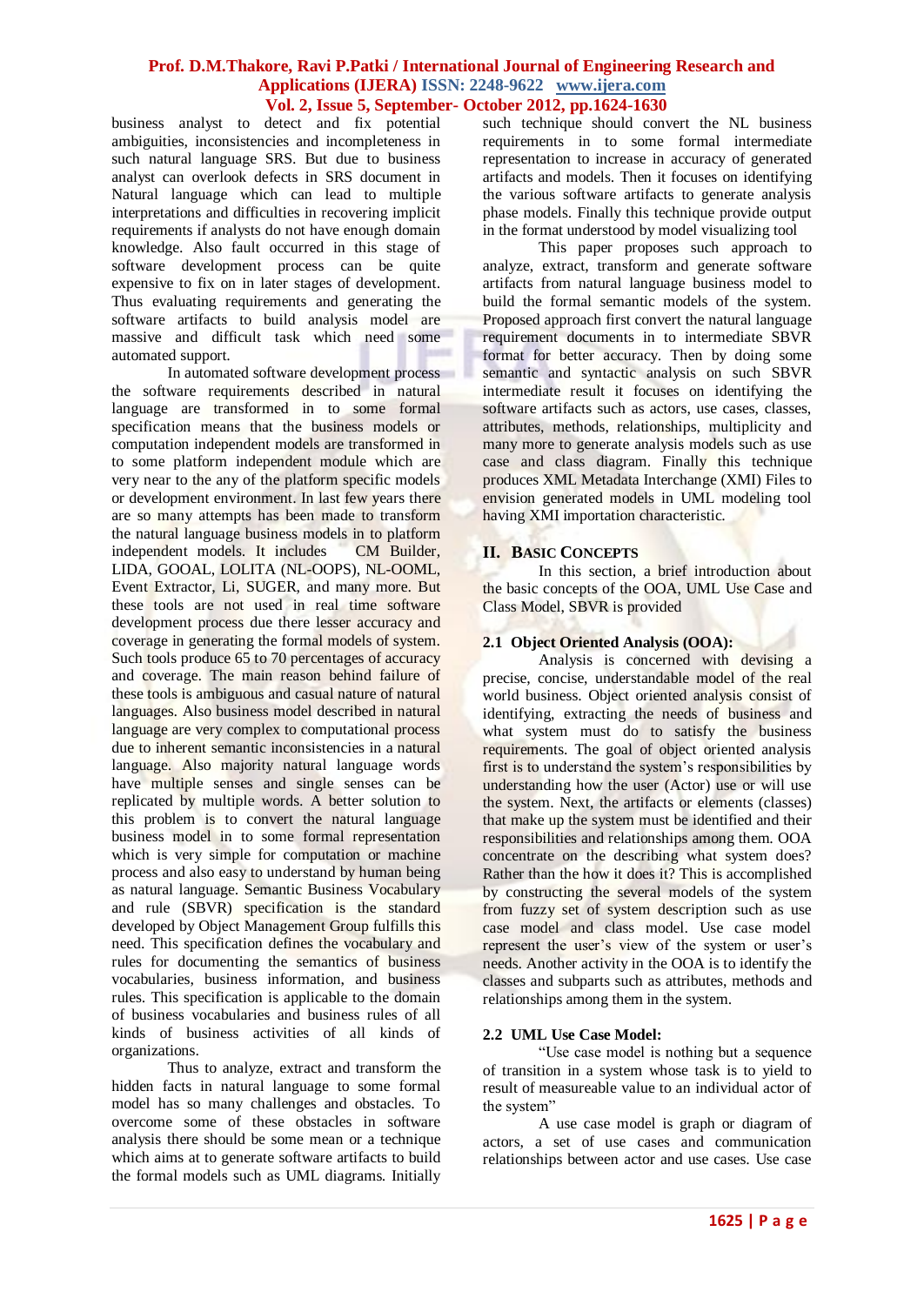model defines the outside (Actor) and inside (Use Case) of system"s behavior.

A use case is a special flow of events through the system. An actor is a user playing a role with respect to the system. Actor is a key to findings the correct use cases. Actor carries out the use cases. In use case model single actor can perform many use cases or a use case may have many actors performing it. A use case must help actor to perform a task that has some identifiable value.

# **2.3 UML Class Model:**

The UML class model is the main static analysis model. This model shows the static structure of the system to be analyzed. A class model is nothing but the collection of the static modeling artifacts such as classes and their relationships, and multiplicity among them connected as graph to each other and to their contents. The key element of class model is he classes and relationships among them. The class can have sub artifacts as attributes, and methods. Such model represents the mapping of objects in the real world to actual objects to be used in computer program.

### **2.4 SBVR**

SBVR is a short form of "Semantic Business Vocabulary and Rules" which has been introduced by Object Management Group (OMG) to reduce the gap between Business analyst and IT persons. This is an contemporary an better way of capturing the business requirements in natural language like structure which is very easy to understand for human beings and also very simple to machine process due to its higher order of logic foundation. One can generate a business model of the system using the SBVR with the same communicative influence of standard natural language. In SBVR all specific expressions and definition of facts and concepts used by an organization in course of business are considered as vocabulary. Also in SBVR a formal presentation under the business influence are considered as rules which are used to express the operation of particular business entity under certain conditions.

## **III. BACKGROUND AND COMPARATIVE ANALYSIS**

Many approaches and techniques have been proposed up till now to automate the process of various model generations from natural language requirement specification. However theses approaches are not used in real world system development due to their limitations in coverage and accuracy generation. Also majority of models concentrates on the class model only and require the high order of human interaction to complete the generated models

CM-Builder aims at supporting the analysis stage of development in an Object-Oriented framework. CM-Builder uses robust Natural Language Processing techniques to analyze software requirements texts written in English and build an integrated discourse model of the processed text, represented in a Semantic Network. This Semantic Network is then used to automatically construct an initial UML Class Model. The initial model can be directly input to a graphical CASE tool for further refinements by a human analyst.

CM- Builder analyzes the requirements text and build initial class diagram only. This model can be visualized in graphical case tool by converting it into standard data interchange format where human analyst can make further refinements to generate final class model. Also CM-builder makes the extensive use of NLP techniques.

A Natural Language Object Oriented Production System (NL- OOPS) [3] generates object oriented analysis model from SemNet obtained by parsing NL SRS document. It considers noun as objects and identifies the relationships among objects using links. This approach lacks in accuracy in selecting the objects for large systems and cannot differentiate between class nouns and attribute nouns.

Linguistic assistant for Domain Analysis (LIDA), provide linguistic assistance in the model development process. It presents a methodology to conceptual modeling through linguistic analysis. Then gives overview of LIDA's functionality and present its technical design and the functionality of its components. Finally, it presents an example of how LIDA is used in a conceptual modeling task.

This tool identifies model elements through assisted text analysis and validates by refining the text descriptions of the developing model. LIDA needs extensive user interaction while generating models because it identifies only a list of candidate nouns, verbs and adjectives, which need to be categorized into classes, attributes or operations based on user's domain knowledge.<br>"GOOAL" (Graphic C

(Graphic Object Oriented Analysis Laboratory) [5] receives a natural language (NL) description of problem and produces the object models taking decisions sentence by sentence. The user realizes the consequences of the analysis of every sentence in real time. Unique features of this tool are the underlying methodology and the production of dynamic object models. GOOAL produces the class diagram by considering the validation threshold of 50% and its coverage accuracy (Precision matrices) is very minimum that is 78%

NL-OOML [6] presents an approach to extract the elements of the required system by subjecting its problem statement to object oriented analysis. This approach starts with assigning the parts of speech tags to each word in the given input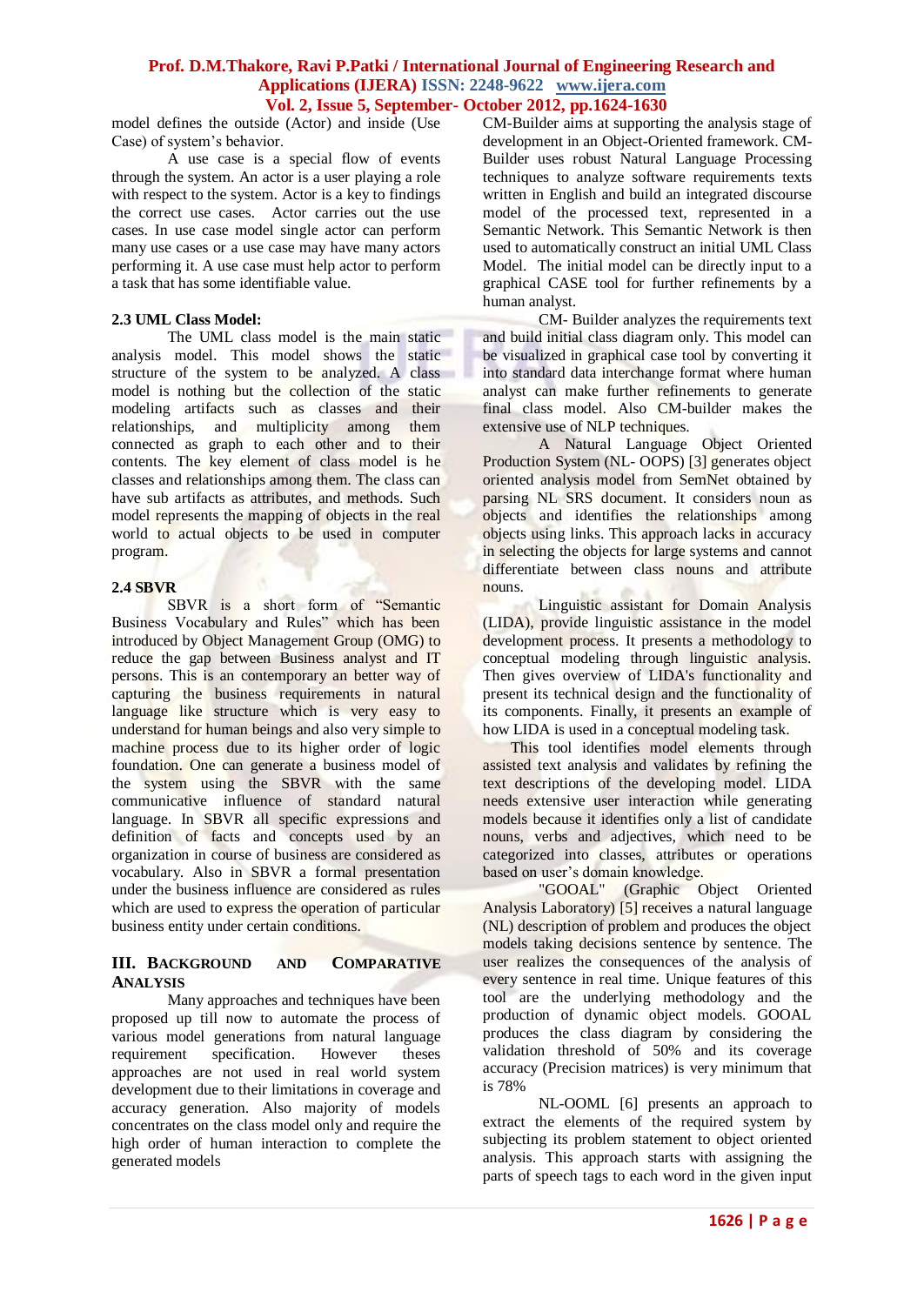document. The text thus tagged is restructured into a normalized subject-verb -object form. Further, to resolve the ambiguity posed by the pronouns, the pronoun resolutions are performed before normalizing the text. Finally the elements of the object-oriented system namely the classes, the attributes, methods and relationships between the classes, the use-cases and actors are identified by mapping the "parts of speech- tagged" words of the natural language text onto the Object Oriented Modeling Language elements using mapping rules. But approximately 12.4 % of additional classes and 7.4 % of additional methods are identified in all the samples taken each of around 500 words. These additionally identified candidates are those that will usually be removed by human by intuition. Since the system lacks this knowledge, they were also listed as classes. Coverage accuracy is 82%

An evaluation methodology proposed by Hirschman and Thompson [9] is used for the performance evaluation of all above existing tools. According to this methodology the most enduring metrics of performance that have been applied to information extraction are termed as recall (Coverage of tool) and precision (Coverage Accuracy of tool).These metrics may be viewed as judging effectiveness from the application user's perspective. In the case of in information extraction, a correct output is a relevant fact.

Recall  $=$  no of Relevant-returned facts / actual relevant facts

Precision  $=$  no of relevant-returned facts / total no. of returned facts

Following TABLE I show the comparison of results of available tools that can perform automated or semi-automated analysis of the Natural Language requirement specifications.

Recall value was not available for some of the tools. **Table I - A Comparison of Performance Evaluation of Existing Available Tools** 

| <b>Tools</b>                                     | <b>Recall</b><br><b>Value</b> | <b>Precisio</b><br>n Value |
|--------------------------------------------------|-------------------------------|----------------------------|
| CM-Builder (Harmain, 2003)                       | 73.00%                        | 66.00%                     |
| GOOAL<br>(Perez-Gonzalez,<br>2002)               |                               | 78.00%                     |
| NL-OOML (Anandha, 2006)                          |                               | 82.00%                     |
| LIDA (Overmyer, 2001)                            | 71.32%                        | 63.17%                     |
| Extract<br>Event<br>(only)<br>Extraction) (2009) | 92.00%                        | 85.00%                     |

As the existing system uses natural languages as direct input to tool so that their recall and precision values are very less. Such results are there due to problems associated with Natural Languages such as

- Ambiguous and informal nature
- Inherent semantic inconsistencies
- Complex to machine process.
- Informal sentence structure

Moreover, the various functionalities supported by existing tools are also compared as shown in TABLE II

| Table II – Functionality Support Comparison of |  |  |
|------------------------------------------------|--|--|
| <b>Existing Available System</b>               |  |  |

| ельние дуанали бузинг                           |                                |                    |                        |                  |                    |                |
|-------------------------------------------------|--------------------------------|--------------------|------------------------|------------------|--------------------|----------------|
| <b>Tool</b><br><b>Function</b>                  | $\mathbf{H}$                   | CM-                | $\mathbf{L}\mathbf{I}$ | GO               | NL                 | Ext            |
| ality                                           | - 1<br>$\delta$ o<br><b>PS</b> | <b>Build</b><br>er | DA                     | <b>OA</b><br>L   | 00<br>ML           | ract           |
| <b>Use-Case</b><br><b>Model</b>                 | NO                             | N <sub>O</sub>     | N <sub>O</sub>         | NO               | N <sub>O</sub>     | N <sub>O</sub> |
| <b>Classes</b>                                  | YE<br>S                        | <b>YES</b>         | <b>YE</b><br>S         | <b>YES</b>       | <b>YE</b><br>S     | <b>YES</b>     |
| <b>Attribute</b><br>S                           | YE<br>S                        | <b>YES</b>         | <b>YE</b><br>S         | <b>YES</b>       | <b>YE</b><br>S     | <b>YES</b>     |
| <b>Methods</b>                                  | YE<br>S                        | <b>YES</b>         | YE<br>S                | <b>YES</b>       | YE<br>S            | <b>YES</b>     |
| <b>Associati</b><br>ons                         | <b>YE</b><br>S                 | <b>YES</b>         | <b>YE</b><br>S         | In<br>Semi<br>NL | NO                 | NO             |
| <b>Multiplici</b><br>ty                         | N <sub>O</sub>                 | <b>YES</b>         | <b>YE</b><br>S         | N <sub>O</sub>   | N <sub>O</sub>     | N <sub>O</sub> |
| <b>Aggregati</b><br>on                          | NO                             | <b>YES</b>         | NO <sub>1</sub>        | N <sub>O</sub>   | NO                 | N <sub>O</sub> |
| <b>Generaliz</b><br>ation                       | YE<br>S                        | N <sub>O</sub>     | NO <sub>1</sub>        | NO <sub></sub>   | NO <sub>1</sub>    | NO             |
| <b>Instances</b>                                | YE<br>S                        | NO                 | NO <sub>1</sub>        | N <sub>O</sub>   | N <sub>O</sub>     | N <sub>O</sub> |
| <b>XMI</b><br><b>Support</b>                    | N <sub>O</sub>                 | <b>YES</b>         | N <sub>O</sub>         | N <sub>O</sub>   | N <sub>O</sub>     | N <sub>O</sub> |
| <b>Normaliz</b><br>e<br>Requirem<br>ent         | NO                             | <b>YES</b>         | NO <sub>1</sub>        | N <sub>O</sub>   | NO <sub>1</sub>    | NO             |
| <b>User</b><br><b>Interactio</b><br>$\mathbf n$ | Hig<br>h                       | Medi<br>um         | Hig<br>$\mathbf h$     | High             | Hig<br>$\mathbf h$ | Low            |

Table II shows that there are very few tools those can extract information such as multiplicity, aggregations, generalizations, instances from Natural language requirement. None of the tool generates the OCL representation of output model and thus they are inadequate to capture the nonfunctional requirements.

As every event itself is a single interaction i.e. atomic unit of interaction (Below Use-case) that captures functional requirements in terms of an interaction from a scenario. Proposed system supports the functionality to capture the events from requirement statement and generates Event Meta Model/Template to capture the event from natural language requirement

Thus, the results of this initial performance evaluation show that there is still potential for automation and provide motivation for approach proposed here.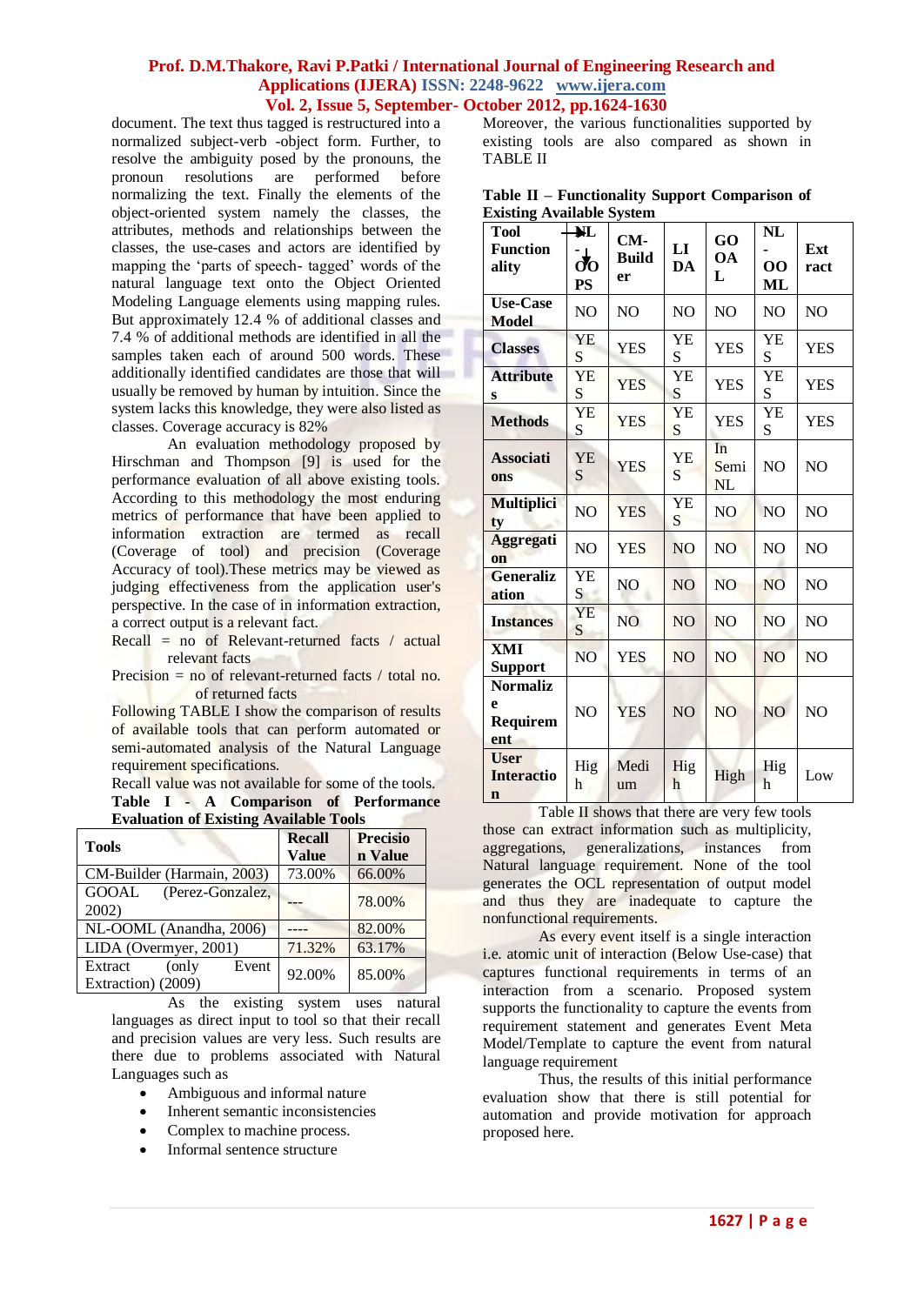#### **IV. SBVR**

The Semantics of Business Vocabulary and Business Rules (SBVR)[9] is an adopted standard of the Object Management Group (OMG) proposed to be the root for proper and detailed natural language declarative explanation of a complex thing, such as a business. SBVR is planned to formalize complex compliance rules, such as operational rules for an enterprise, security policy, standard compliance, or regulatory compliance rules. Such formal vocabularies and rules can be interpreted and used by computer systems. SBVR is an integral part of the OMG"s Model Driven Architecture (MDA). SBVR defines the vocabulary and rules for documenting the semantics of business vocabularies, business facts, and business rules

SBVR include a vocabulary for conceptual modeling and captures expressions based on this vocabulary as formal logic structures. The SBVR vocabulary allows one to formally specify representations of concepts, definitions, instances, and rules of any information domain in natural language. These features make SBVR well suited for describing business domains and requirements for business processes and information systems to employ business models.

#### **4.1 Elements of SBVR**

Business vocabulary and business rules are the major key component of OMG"s SBVR specification.

#### **4.1.1 Business Vocabulary**

A business vocabulary include all the specialized terms, names, and fact type forms of concepts that a given business domain or community uses in their talking and writing in the course of doing business. SBVR includes two specialized vocabularies:

Vocabulary for Describing Business Vocabularies, this element of specification deals with all types of terms and meanings. Vocabulary for Describing Business Rules, this element of specification deals with the meaning of business rules, and builds on the previous one.

These two have been separated so that the Vocabulary for Describing Business Vocabularies could be used independently.

#### 4.1.2 Business Rule

Business Rules are rules that are under business jurisdiction. Means that a business can, fit, enact, revise, and discontinue the business rules that govern and guide it. Thus, "business rule" means sense of 'guide for conduct or action' in business. Business rules serve as criteria for making decisions.

The SBVR's interpretation of 'rule' therefore encompasses the sense of "criteria" as given by authoritative glossary. An additional in the SBVR"s treatment of "rule" is consistency with formal logics. The best treatment for the SBVR's understanding of rules would involve obligation and necessity claims. Consequently, in SBVR, a Rule is "an element of guidance that introduces an obligation or a necessity."

The two fundamental categories of Rule are:

• Structural Rule: These are rules about how the business chooses to organize (i.e., 'structure') the things it deals with. Structural Rules supplement definitions

• Operative Rule: These are rules that govern the conduct of business activity.

In contrast to Structural Rules, Operative Rules are ones that can be directly violated by people involved in the dealings of the business

In SBVR, rules are always constructed by applying necessity or obligation to fact types. SBVR realizes a the basic principal of the Business Rules Approach at the business level, which is states that "Business rules build on fact types, and fact types build on concepts as expressed by terms." This blueprint allows SBVR"s support for concepts to be optionally used on its own for building business vocabularies.

# **V. PROPOSED SYSTEM METHODOLOGY**<br>This section describes the us

section describes the used methodology to identify the artifacts which are used to generate the models at analysis phase from natural language. This methodology consist of automatic conversion of natural language software requirement specification conversion to controlled intermediate SBVR format and secondly to identification of software artifacts and model generation, finally visualization of generated models. Used methodology works in different phases organized in pipelined fashion as follows.

1. Preprocess Analysis

This phase stars with the by reading the given English input and tokenizing the whole input in to individual tokens. To do so java tokenizer class is used. After tokenizing each token is stored in separate array list. While tokenizing the English input sentence splitter is used to identify the boundary of each sentence.

2. Tagging

This processed text is further given as input to Part Of Speech (POS) tagger to identify the basic POS tags. To do so Standard POS tagger is used which identifies the 44 basic POS tags.

3. Morphological Analysis

To remove the suffixes attached to noun phrases and verb phrases this type of analysis is performed on the tagged output from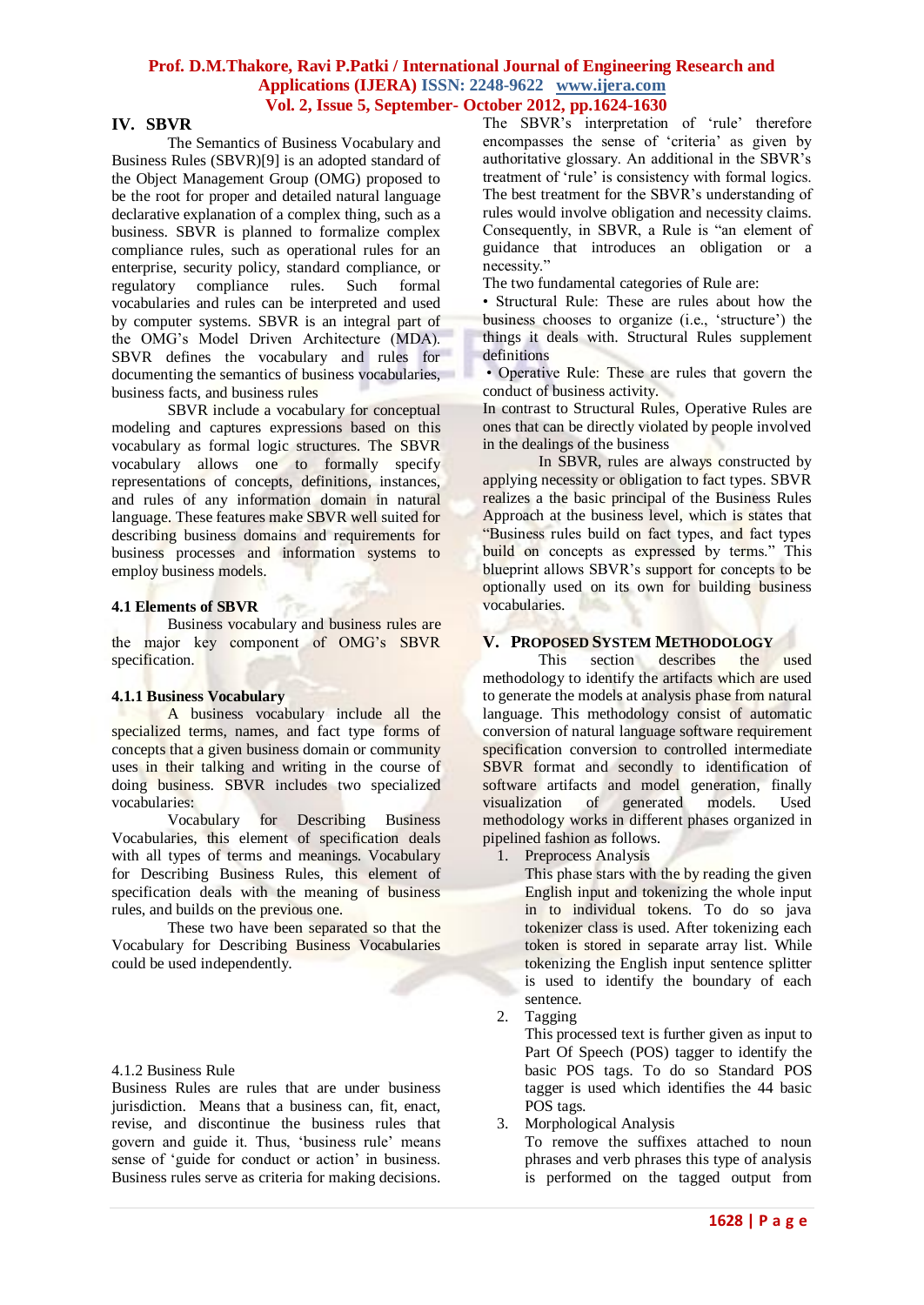pervious phase. In this type of analysis WordNet is used to convert the plural into singular form also suffixes attached to verb phrases such as "ed" are also removed.

4. Pronoun Resolution

In this phase JavaRAP is used to replace all possible pronouns with correct noun form up to third person.

5. Parse Tree Generation

Stanford Parser is used to generate parse tree from pos tagged output for each requirements. This phase is very useful to find out artifacts such as actors, use cases to model the use case diagram.<br>6 Role Labeling and

Labeling and Element/Concept Identification

In this phase role labels are identified from preprocessed text such as performer, co actors, events, objects and receiver in the sentences. Also in this phase SBVR concept identification is done according to some identification constraints such as all proper nouns are identified to individual concepts, all common nouns are identified as noun concepts or object type, all action verbs are identified as verb concepts, all auxiliary verbs are identified as fact types, possessed nouns are identified as characteristics or attributes, indistinct articles, plural nouns and cardinal numbers are identified as quantification. Output of this phase is stored in an array list.

7. Rule Generation

To generate the SBVR rule we have to first produce fact types, in the form of sentences which represents some relationships between the concepts identified in the previous phase. For that purpose use the template such as noun-verb-noun to establish the relationship between two concepts. Thus a fact type is created by combining the noun concepts and verb concepts from pervious phase array list. Generated fact type is used to create the SBVR rule by applying various logical formulation such as use of logical expression AND, OR and NOT etc, Quantification token conversion rules, possibility and obligation formulation rules are used.

8. Applying Notations

In this phase SBVR notations are applied to generate rules such as noun concepts are underlined, verb concepts are italicized, keywords are bolded, individual concepts or attributes are double underlined.

9. Artifacts Extraction

In this phase produced SBVR vocabulary and rules are further processed to extract the basic building blocks or artifacts of models such as use case and class diagram etc. all SBVR noun concepts and object type are tends to be actor for use case model and classes for class

model. All verb concepts associated to noun concepts are tend to be use cases of that actor for use case model and methods for the class model. Association between actor and use cases are identified with the help of parse tree generated as well as from the SBVR unary fact types in the form of template noun-verb or binary fact types created in phase 7. All SBVR characteristics associated with the noun concepts and object type are mapped to the data items in class model. SBVR Quantifications identified with respective noun concepts are mapped to the multiplicity between two classes.

10. XMI Generation and Model Visualization Finally in this phase the output of above phases are generated in the form of XML meta data interchange (XMI) file format. Such file is further given as input to UML modeling tool having XMI import feature to visualize the generated models.



# **Figure 1 Process Architecture of System VI. SYSTEM WORKFLOW**

Take the input from user, a document which is written in English like natural language. Then we do the preprocessing of this natural language specification document using different natural language processing tools and technologies to do tagging, morphological analysis, pronoun resolution and parse tree generation. After doing so this preprocessed text is converted into controlled intermediate format such as SBVR Concepts and Rules which are then mapped to software artifacts to build the models at analysis level. These models are finally visualized using the UML compliment tool having XMI import features. Following fig2 shows the sequenced steps to be followed to generate the analysis level models of software specification.